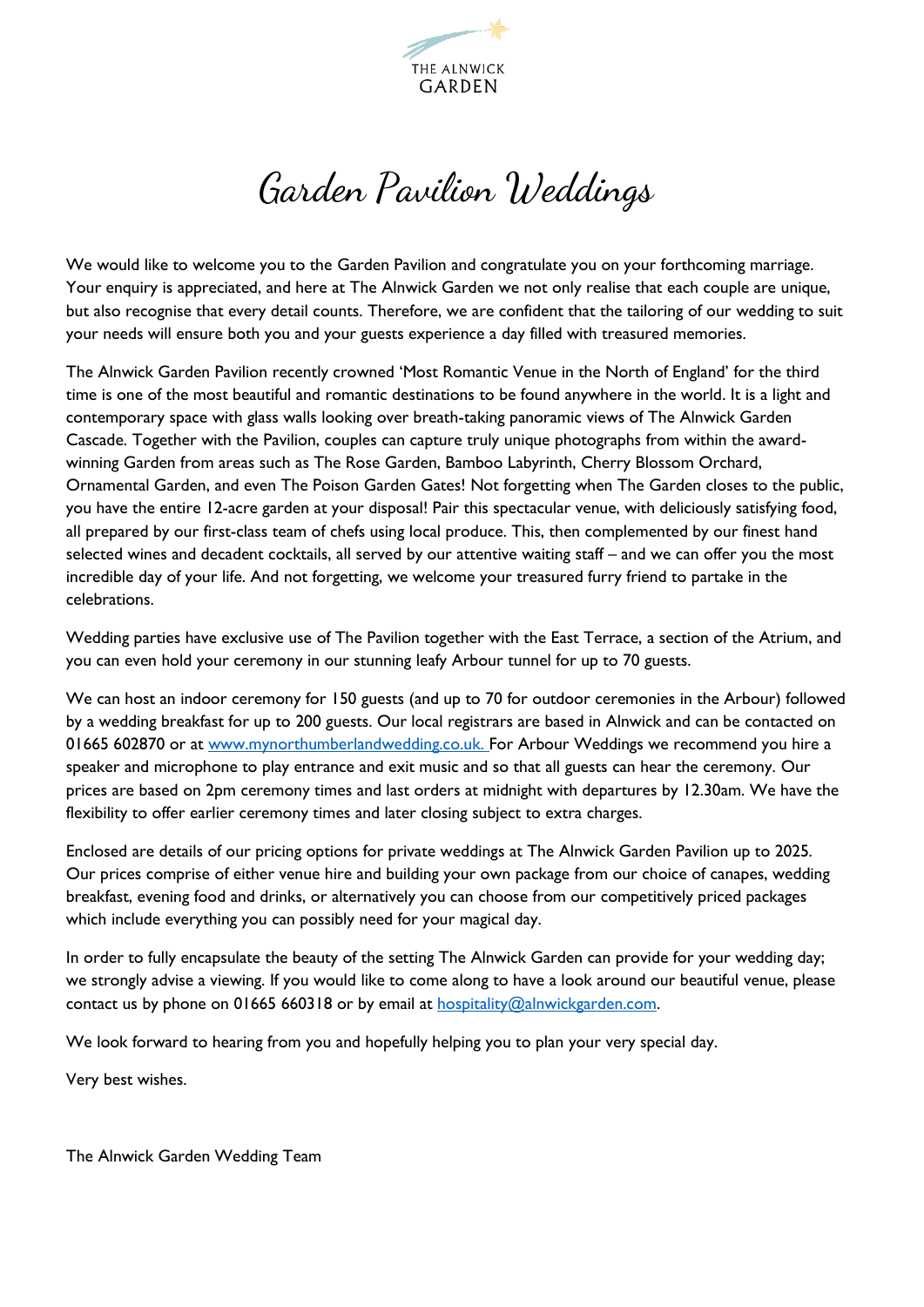

Booking Procedure

If you would like to book your civil ceremony and wedding breakfast at The Alnwick Garden Pavilion, we recommend that you check with Alnwick Registry Office on 01665 602870 or at [www.mynorthumberlandwedding.co.uk](http://www.mynorthumberlandwedding.co.uk/) to make sure they are available.

When you have decided on your date just let us know and we will send your contract including our terms and conditions. We will hold your date for 14 days to give you time to return your booking documentation alongside paying your 25% non-refundable retainer.

> Our payment plan is based on your estimated price or package price as follows: Initial non-refundable retainer 25% 12 months prior to date of your wedding 25% 6 months prior to date of your wedding 25% Final balance due 6 weeks prior to date of your wedding

Between 4 and 6 months before your wedding, we would like to meet with you to discuss final details, including menu choices and seating plan. Additionally, the day before your wedding, we invite you to bring along your cake, favours (no alcohol), place names and decorations that you wish to be displayed. We are of course onhand leading up to your day to support any way we can, so please do not hesitate to get in touch, and feel free to pass on our details to your suppliers in case they have any questions.

We would also like to make you aware that the use of fireworks and confetti are strictly forbidden anywhere at The Alnwick Garden and in the surrounding areas.

Finally, that only leaves your big day where we hope you can relax; fully confident that all of your preparations are providing you and your guests with a spectacular day to remember in The Alnwick Garden Pavilion.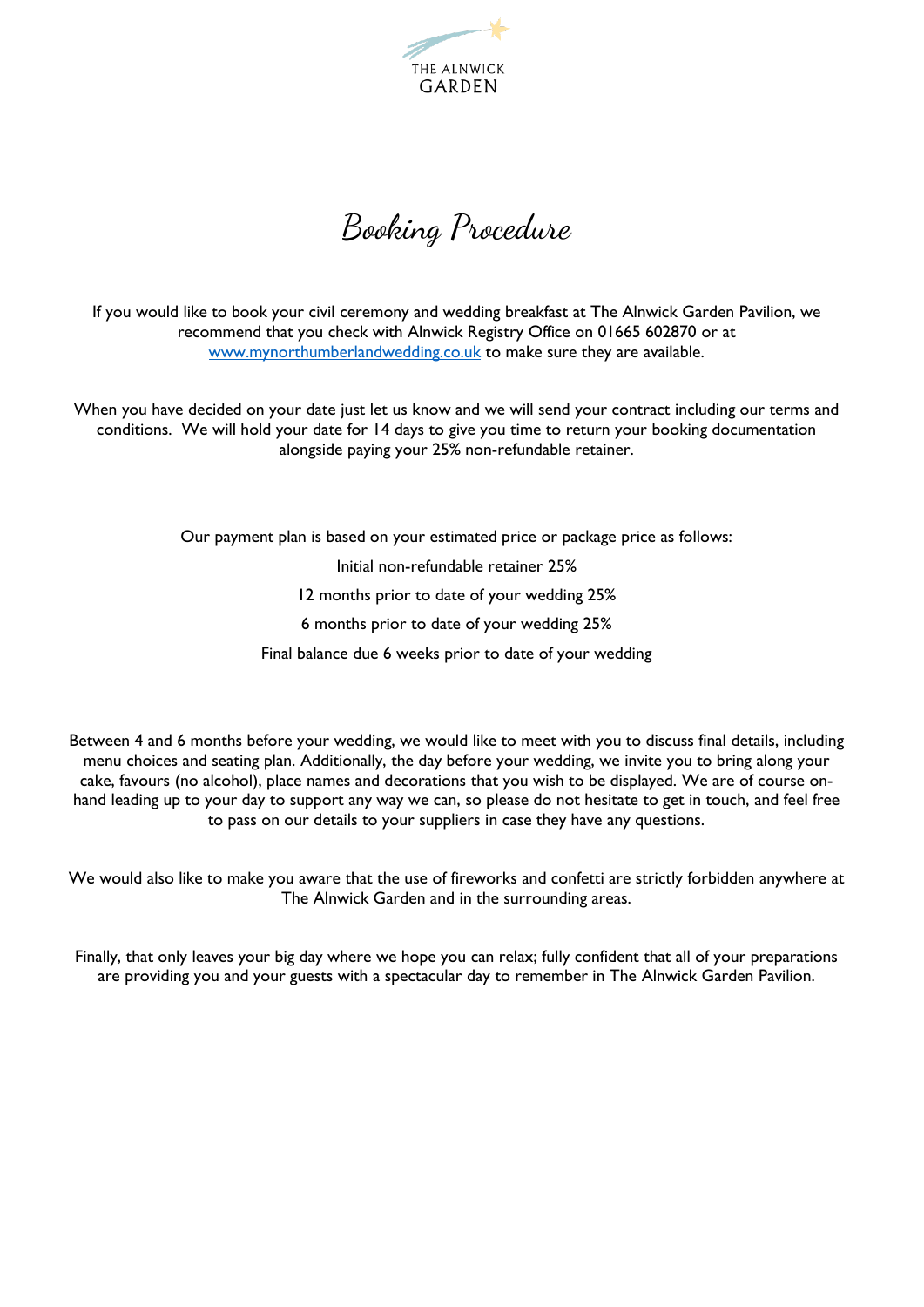

## Calculate Your Costs

To calculate the cost of your special day, please first select your venue hire according to the year, season, and day of week you wish to get married.

Then choose the food and drinks you wish to provide to your guests from the food and drinks menus provided.

#### **E.g. 2022 Wedding on a Friday in Summer**

Venue Hire £2,100

Wedding Breakfast £48.95

Canapes £8.95

Evening Food £8.50

Drinks Package £15.95

Total Food & Beverage Cost Per Person £82.35

### **Total price based on 60 guests £7,041**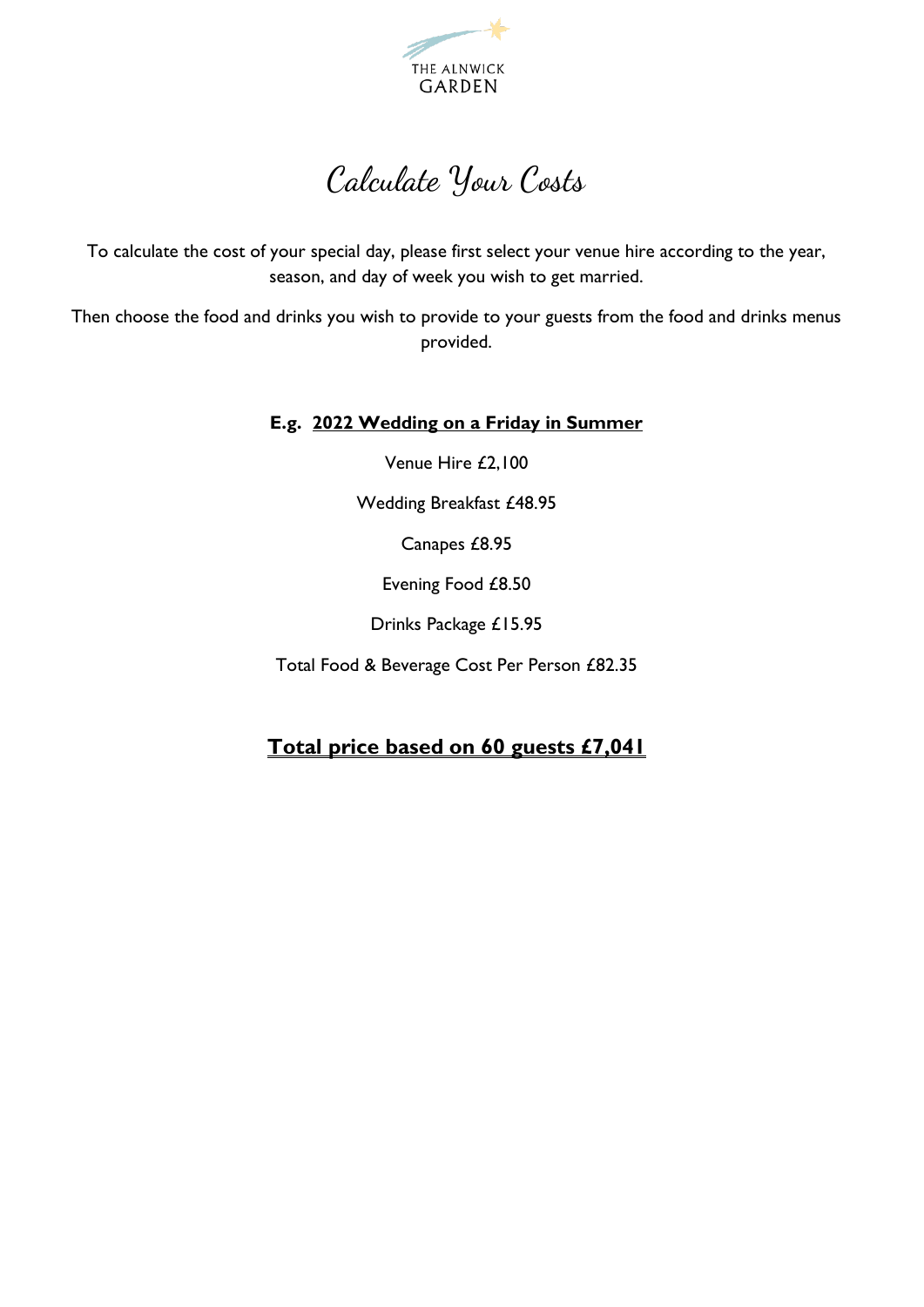

# Venue Hire 2022

| <b>Season</b>                                            | <b>All-Day Wedding Venue Hire</b>          |
|----------------------------------------------------------|--------------------------------------------|
| <b>Autumn / Winter</b>                                   | <b>Sunday - Thursday £1,100 venue hire</b> |
| January, February, March, October,<br>November, December | Friday £1,600 venue hire                   |
|                                                          | <b>Saturday £2,100 venue hire</b>          |
| <b>Spring / Summer</b>                                   | <b>Sunday - Thursday £1,600 venue hire</b> |
| April, May, June, July, August,<br>September             | Friday £2,100 venue hire                   |
|                                                          | <b>Saturday £2,600 venue hire</b>          |

# Venue Hire 2023

| <b>Season</b>                                | <b>All-Day Wedding Venue Hire</b>          |
|----------------------------------------------|--------------------------------------------|
| <b>Autumn / Winter</b>                       | <b>Sunday - Thursday £1,200 venue hire</b> |
| January, February, March, October,           | Friday £1,700 venue hire                   |
| November, December                           | <b>Saturday £2,210 venue hire</b>          |
| <b>Spring / Summer</b>                       | <b>Sunday - Thursday £1,700 venue hire</b> |
| April, May, June, July, August,<br>September | Friday £2,210 venue hire                   |
|                                              | <b>Saturday £2,730 venue hire</b>          |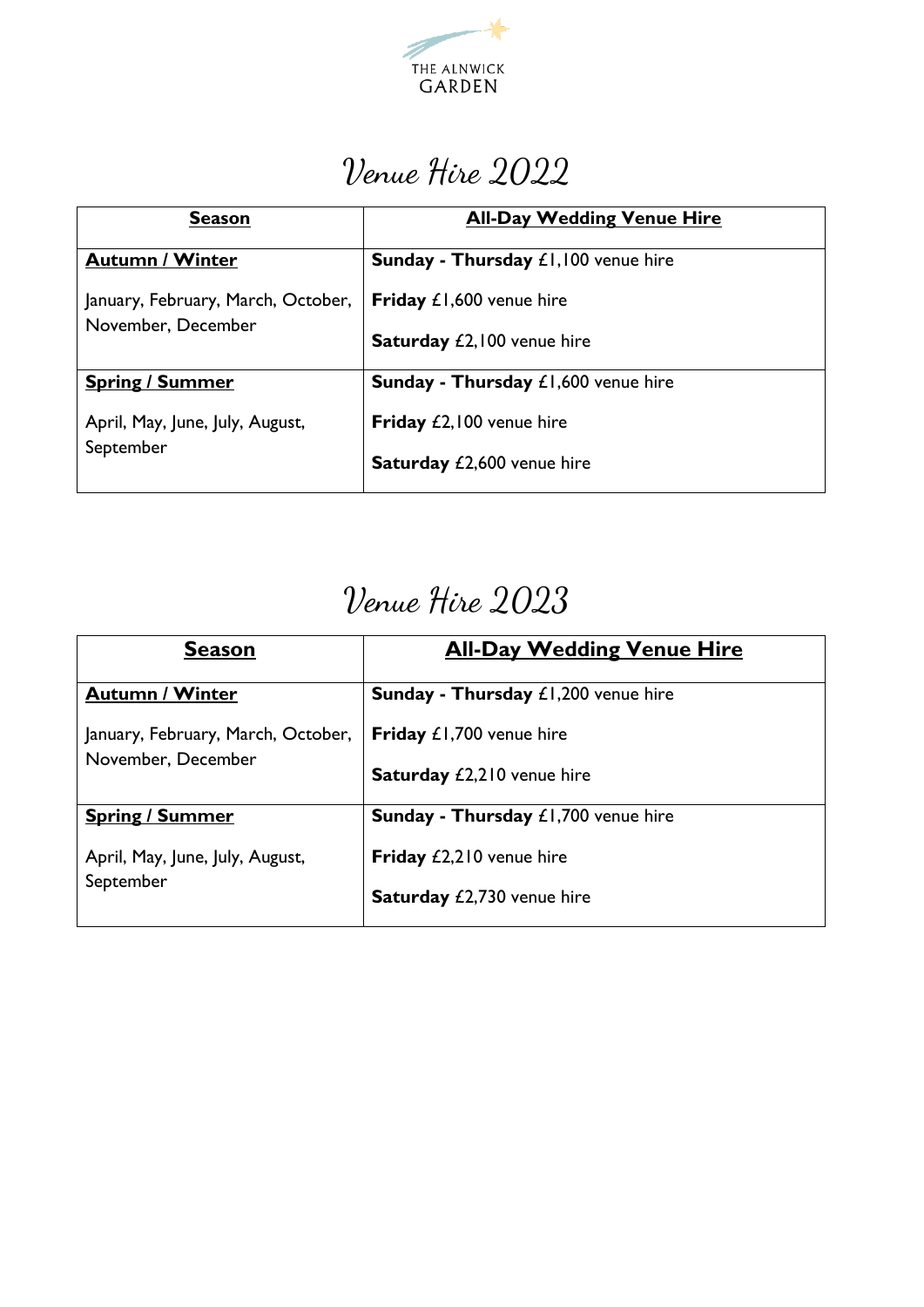

## Venue Hire 2024

| <b>Season</b>                      | <b>All-Day Wedding Venue Hire</b>          |
|------------------------------------|--------------------------------------------|
| <b>Autumn / Winter</b>             | <b>Sunday - Thursday £1,260 venue hire</b> |
| January, February, March, October, | Friday £1,790 venue hire                   |
| November, December                 | Saturday £2,320 venue hire                 |
| <b>Spring / Summer</b>             | <b>Sunday - Thursday £1,790 venue hire</b> |
| April, May, June, July, August,    | Friday £2,320 venue hire                   |
| September                          | Saturday £2,870 venue hire                 |

# Venue Hire 2025

| <b>Season</b>                      | <b>All-Day Wedding Venue Hire</b>          |
|------------------------------------|--------------------------------------------|
| <b>Autumn / Winter</b>             | <b>Sunday - Thursday £1,350 venue hire</b> |
| January, February, March, October, | Friday £1,890 venue hire                   |
| November, December                 | <b>Saturday £2,450 venue hire</b>          |
| <b>Spring / Summer</b>             | <b>Sunday - Thursday £1,890 venue hire</b> |
| April, May, June, July, August,    | <b>Friday</b> £2,450 venue hire            |
| September                          | <b>Saturday £2,995 venue hire</b>          |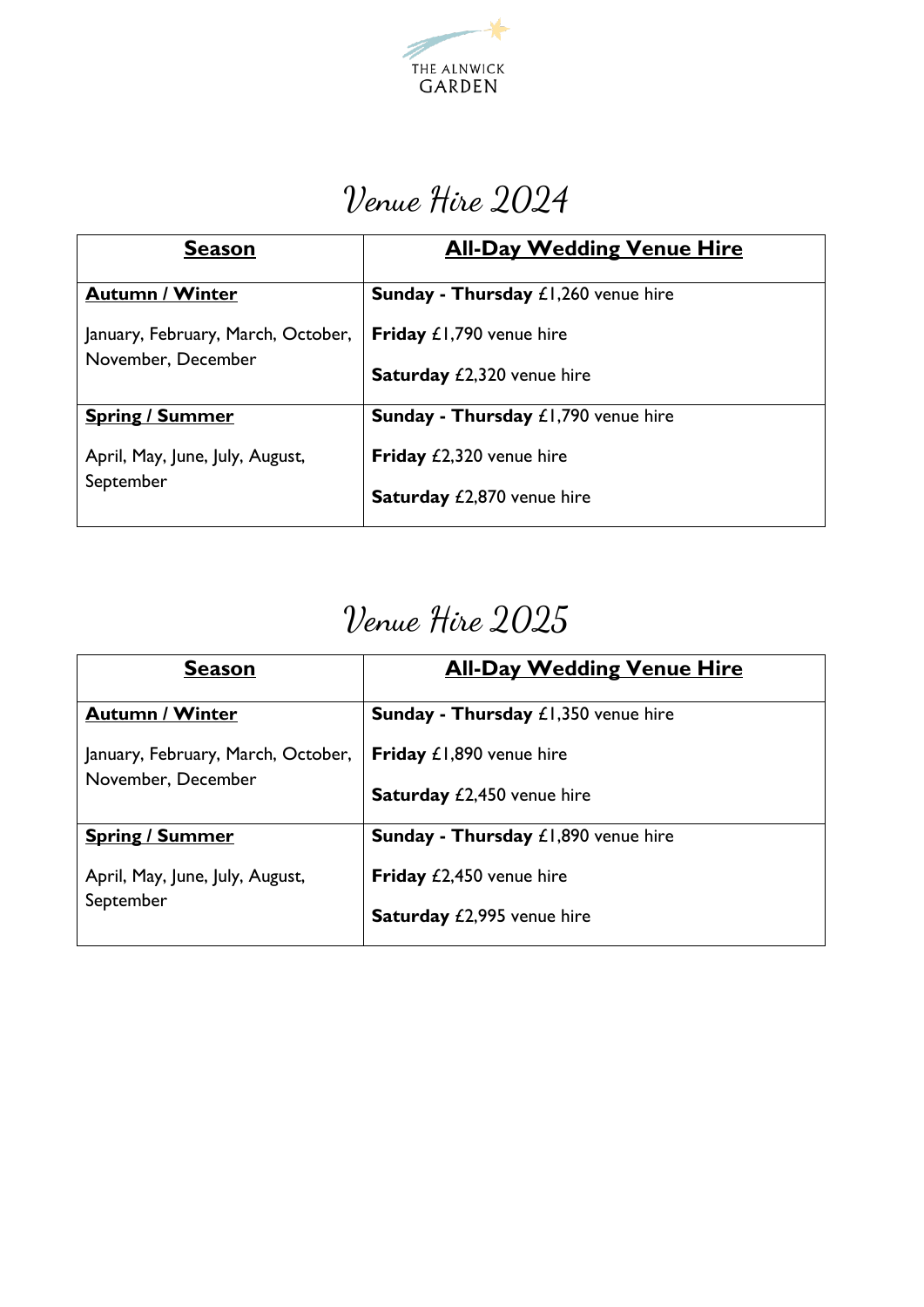

Wedding Packages

A wedding package has been created to allow couples a full wedding experience at a reduced costs selecting from a hand-picked menu. The package includes 3 canapes, a 3-course wedding breakfast, 2 glasses of prosecco or 2 bottles of beer, a glass of house red or white wine, and evening food.

To calculate the overall cost, select the year you wish to get married, multiple the price per head by the number of guests (not forgetting to include yourselves!), and add the appropriate venue hire. Don't forget, if you are inviting additional evening guests to join in the celebrations, to include these numbers in your overall costings.

Prices

### **2022 £67.00 per person** Evening guests supplement of £10.50 per person

**2023 £70.50 per person** Evening guests supplement of £11 per person

## **2024 £74.00 per person**

Evening guests supplement of £11.50 per person

**2025 £78.00 per person** Evening guests supplement of £12 per person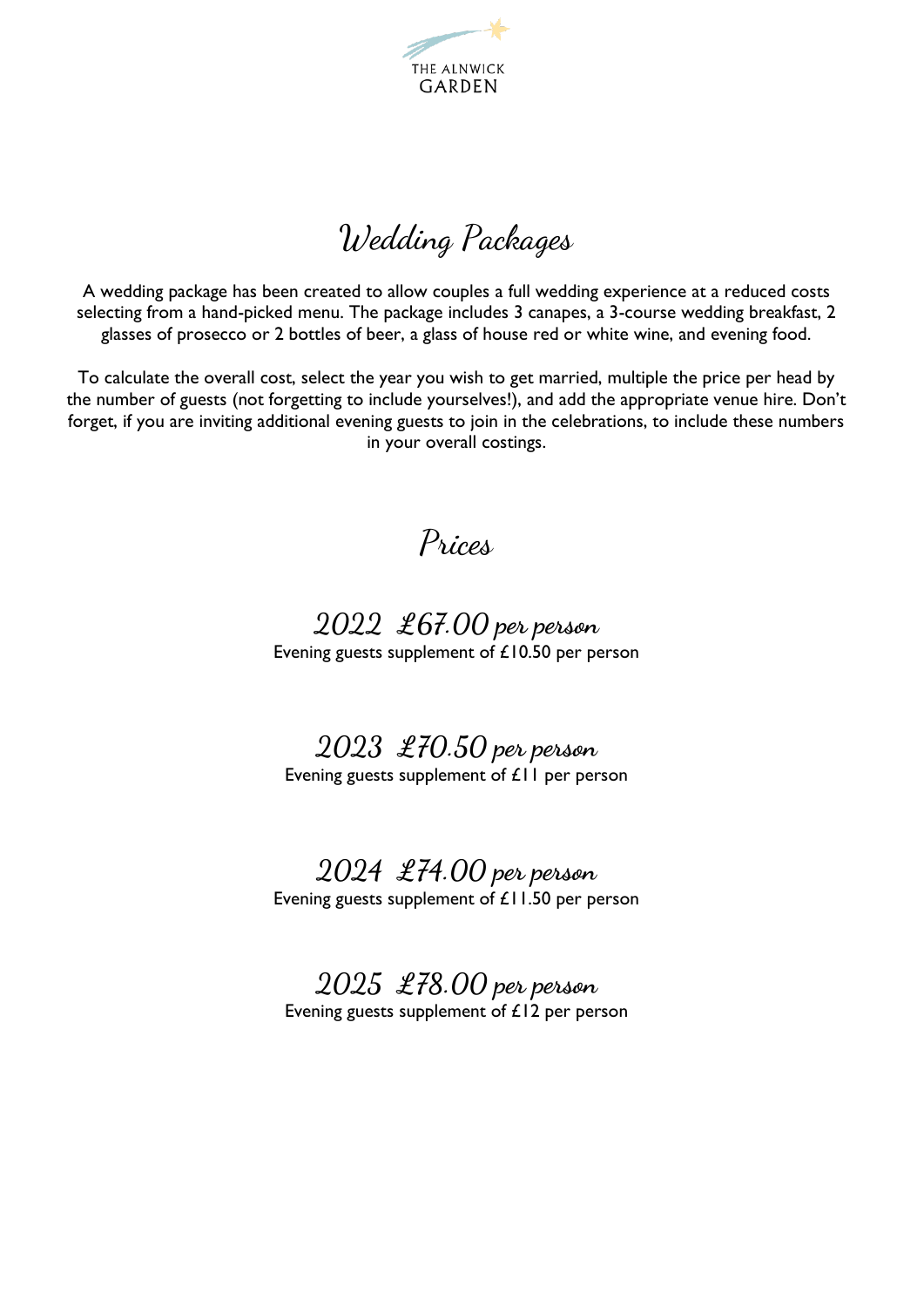

Wedding Package Menu

# Canapes

Cashel Blue, pickled pear, candied walnut, sour dough bread (v) Parma ham and parmesan cheese croquette Italian Bruschetta (vg)

## Starters

Pork belly, caramelised apple, black pudding Classic prawn cocktail, Marie Rose, lemon Curried parsnip soup (vg)

## Mains

Free range chicken breast, crushed new potatoes, creamed kale, roast roots, jus Feather blade of beef, celeriac and potato mash, buttered greens, jus Gnocchi with Smoked Aubergine Caviar (vg)

## Desserts

Sticky toffee pudding, salted caramel sauce, vanilla gelato (v) Baked raspberry and white chocolate cheesecake, poached kumquats (v) Chocolate brownie, vanilla gelato (vg)

**All guests to eat the same meal, therefore please select one starter, main and dessert dish per course (plus a vegetarian/vegan option if required)**

Evening Food

*(only applicable for 2pm ceremonies)*  Bacon bap Pork sausage bap

Fish finger bap, pea puree

Pizza with spinach, roasted mixed peppers, oregano, vegan mozzarella (can be adapted to vegan)

#### **All served with one of the following:**

Chunky Chips, String Fries, Potato Wedges or Roast Potatoes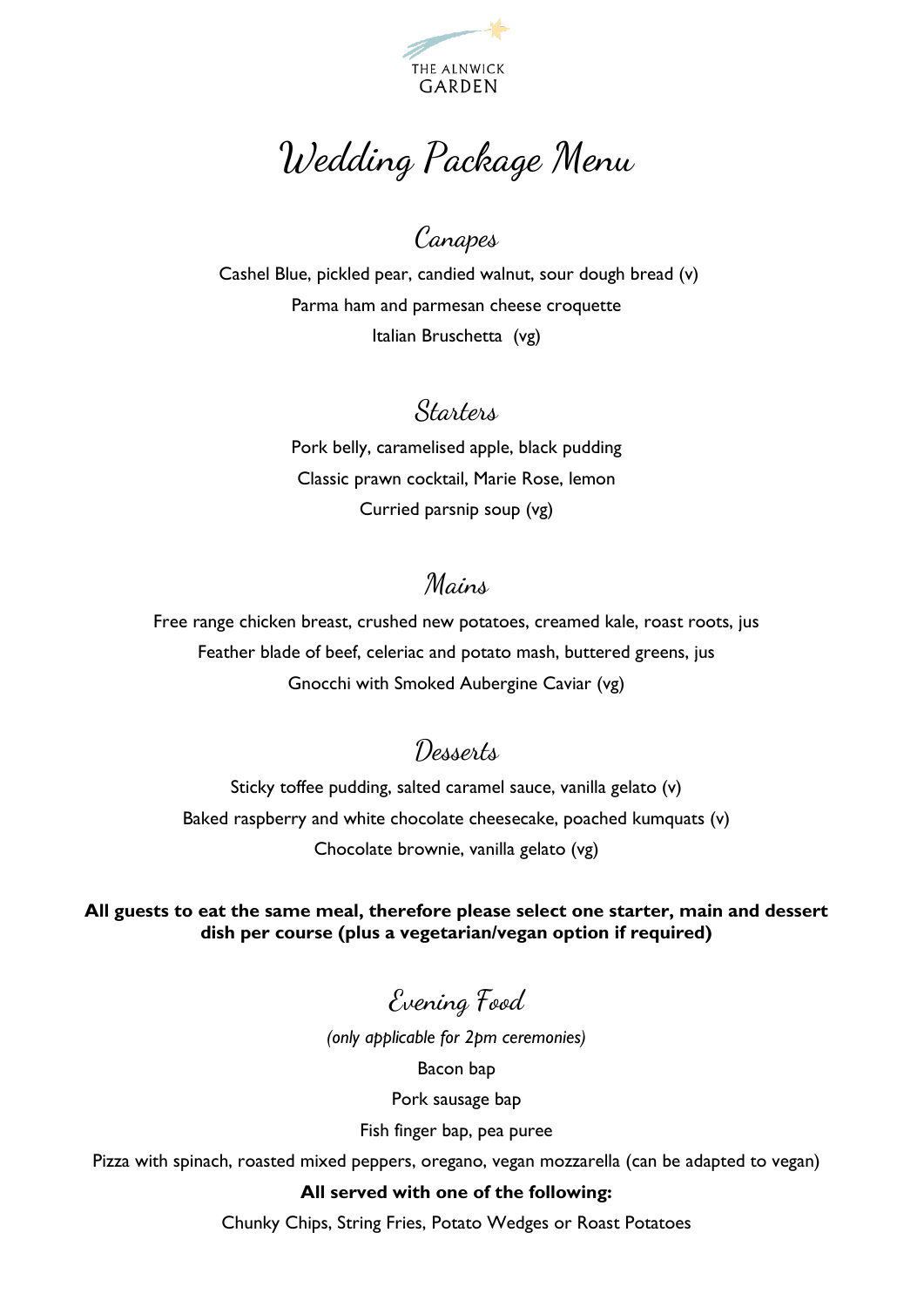

## The Alnwick Garden Cocktails

#### **Poison Garden**

Fresh mint, blackberries & lemon muddled with gin & creme de cassis topped with soda water

#### **Ornamental Garden**

A refreshing mixture of strawberry, lemon & vodka

**The Pinery** Pineapple, passion fruit & mint muddled with white rum & vanilla

#### **English Garden**

A smooth blend of gin, elderflower, apple & lime served with a cucumber garnish

**Hugo** Elderflower, mint & prosecco topped with soda water

> **Peach Bellini** Fruit puree topped with prosecco

#### **Kir Royale**

Chambord topped with prosecco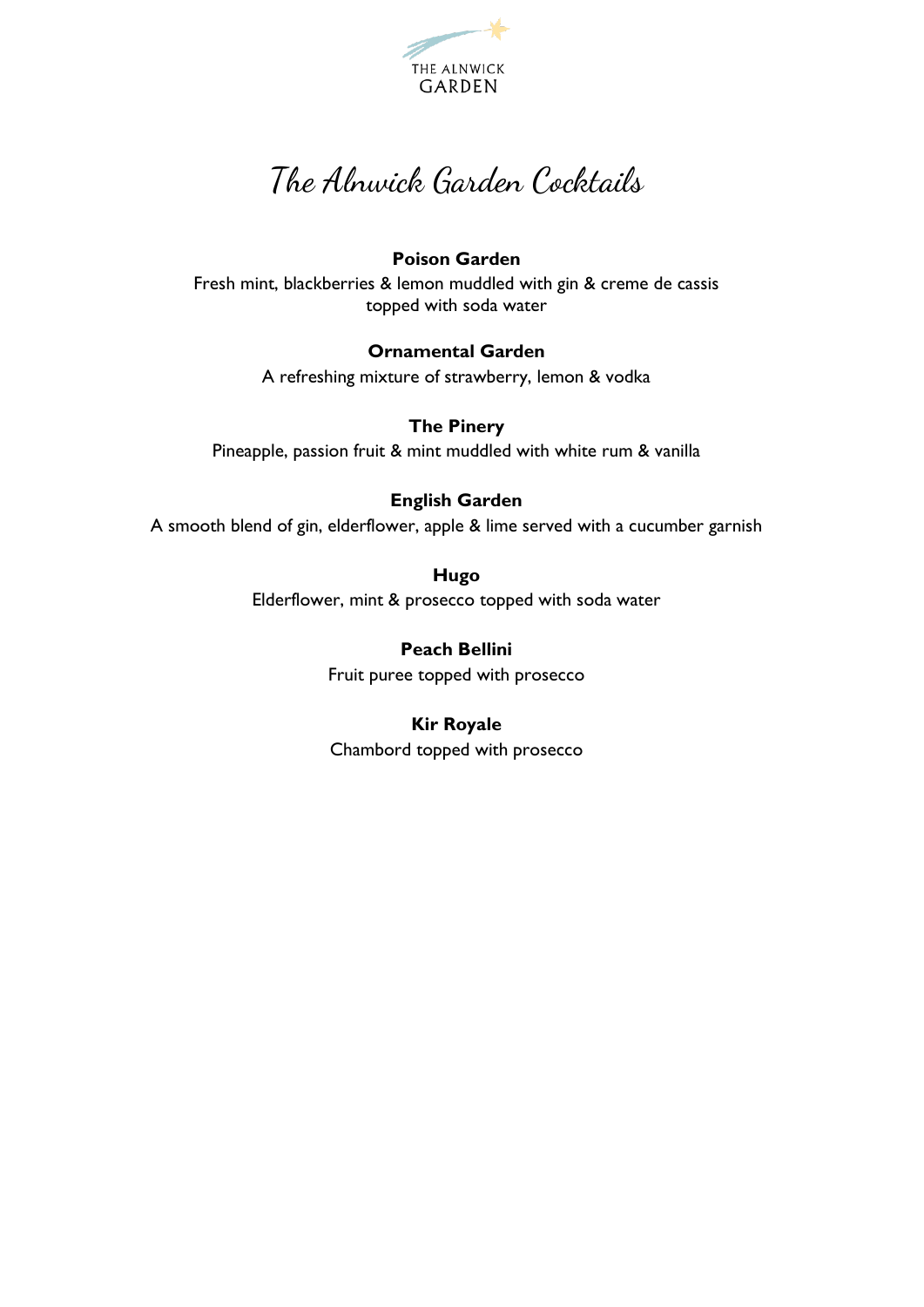

# Suggested Formats

| 1.30 <sub>pm</sub>  | <b>Guests Arrival</b>                                   |
|---------------------|---------------------------------------------------------|
| 2pm                 | Ceremony                                                |
| 2.30 <sub>pm</sub>  | Drinks Reception (possibly canapes) and Photographs     |
| 4pm                 | Guests take their Seats                                 |
| 4.15pm              | <b>Wedding Breakfast</b>                                |
| 6pm                 | <b>Speeches</b>                                         |
| 6.30 <sub>pm</sub>  | Exclusive time in The Alnwick Garden for guest to enjoy |
| 7.30 <sub>pm</sub>  | Evening Reception & Cutting of Cake                     |
| 9pm                 | Evening Food and Wedding Cake served                    |
| 11:30 <sub>pm</sub> | <b>Last Orders</b>                                      |
| 12.30am             | Departures                                              |
|                     |                                                         |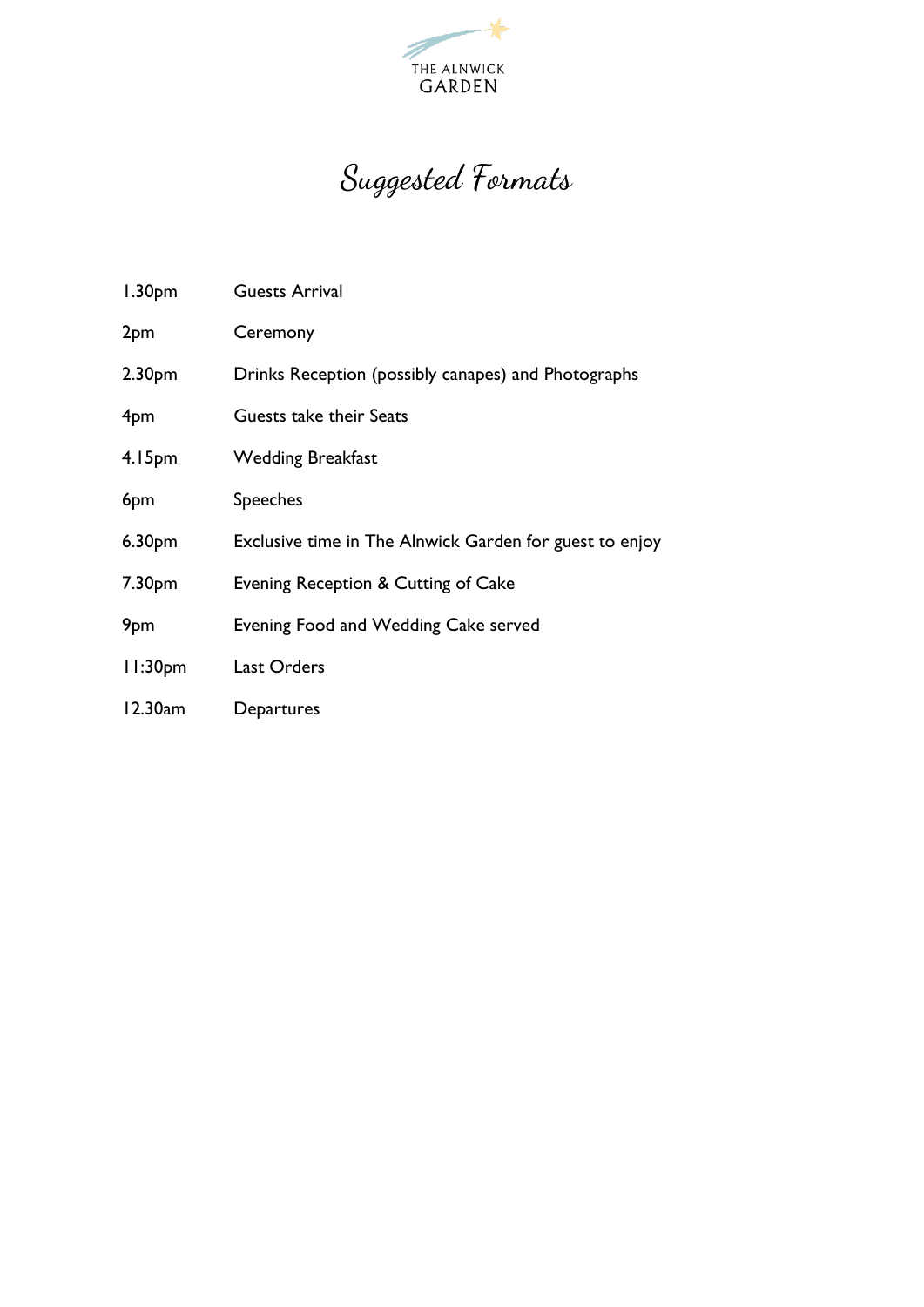

**We recognise that some of our couples require a little help when choosing their suppliers. Therefore, we have compiled a list of some of our local, trustworthy industry colleagues:**

| Cakes                             |                           |  |
|-----------------------------------|---------------------------|--|
| The Master Cakesmith              | The Cake Garden           |  |
| www.themastercakesmith.co.uk      | www.thecakegarden.co.uk   |  |
| <b>Sticky Sponge Cake Company</b> | <b>Plumb and Rabbits</b>  |  |
| www.stickysponge.co.uk            | www.plumbandrabbits.co.uk |  |

| Photographers                       |                                   |  |
|-------------------------------------|-----------------------------------|--|
| Jonathan Stockton                   | Chocolate Chip Photography        |  |
| www.jonathanstocktonphotography.com | www.chocolate-chip.co.uk          |  |
| Lee Gibbins Photography             | Sarah-Jane Ethan Photography      |  |
| www.leegibbinsphotography.com       | www.sarahjaneethan.co.uk          |  |
| Inspire an Image Photography        | Eye of the Tyne                   |  |
| www.inspireanimage.co.uk            | www.eyeofthetynephotography.co.uk |  |

| Videographers         |                         |
|-----------------------|-------------------------|
| <b>Tyne Digital</b>   | <b>Perfect Day</b>      |
| www.tynedigital.co.uk | www.perfectdaypro.co.uk |

| Florists                    |                           |
|-----------------------------|---------------------------|
| Wild with Love              | Sprig and Thistle         |
| www.wildwithlove.co.uk      | www.sprigandthistle.co.uk |
| <b>Lavenders Blue</b>       | Moira J Florist           |
| www.lavenderblueflorist.com | www.moiraj.co.uk          |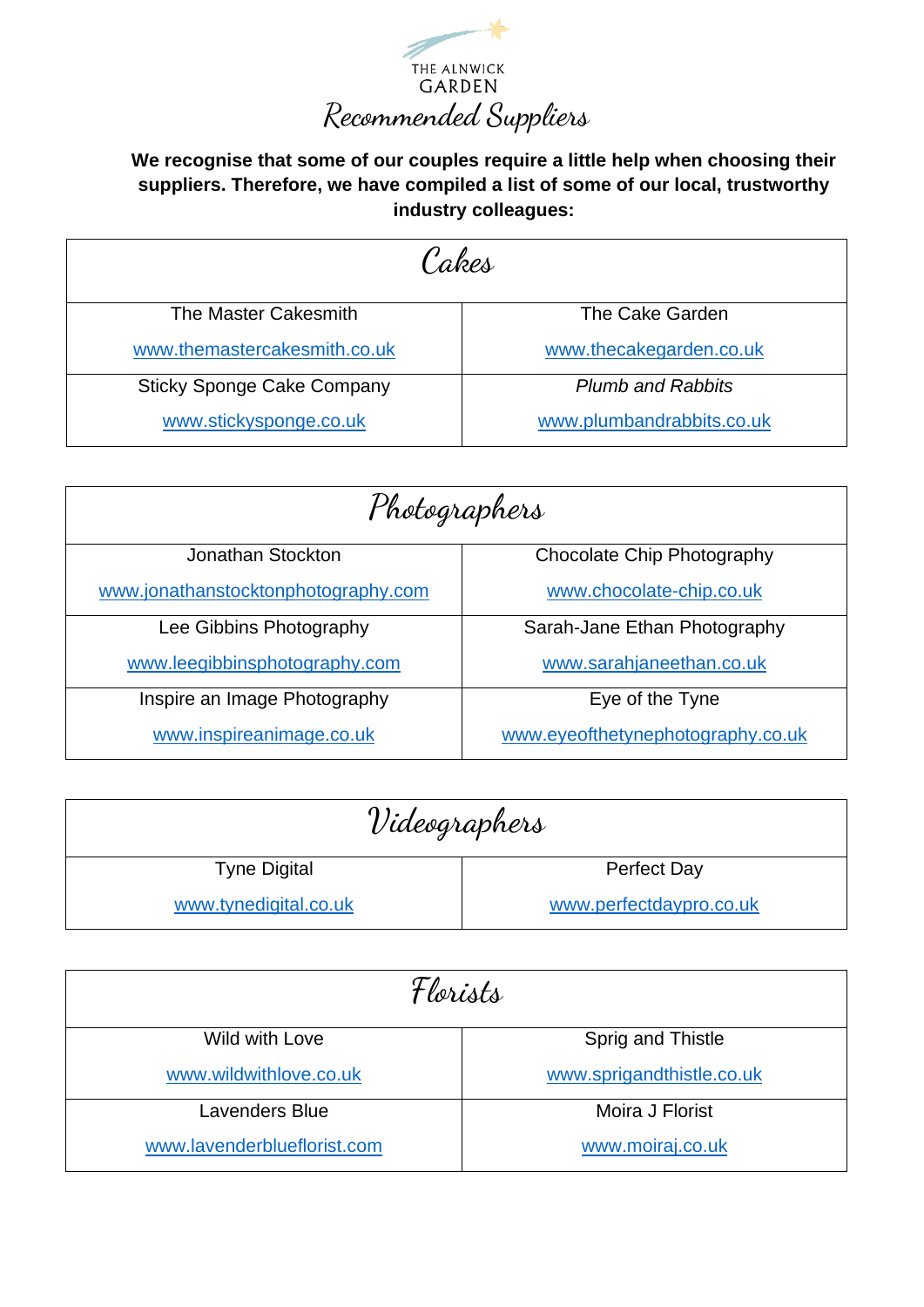

| Musicians               |                          |
|-------------------------|--------------------------|
| <b>AMV</b>              | <b>Aurora Strings</b>    |
| www.amvlivemusic.com    | www.aurorastrings.org.uk |
| <b>Hattie Murdoch</b>   | <b>Hip Operation</b>     |
| www.hattiemurdoch.co.uk | www.hipoperation.co.uk   |

| DIs                    |                         |  |
|------------------------|-------------------------|--|
| The Disco Co           | <b>Marvellous Disco</b> |  |
| www.thediscoco.com     | www.marvellousdisco.com |  |
| amDJservices           |                         |  |
| www.amdjservices.co.uk |                         |  |

| Bridal Wear & Suit Hire/Purchase |                         |
|----------------------------------|-------------------------|
| Lisa Aynsley at Hotspur 1364     | <b>Epernay Bridal</b>   |
| www.hotspur1364.co.uk            | www.epernaybridal.co.uk |

| Entertainment / Extras            |                                                                                     |
|-----------------------------------|-------------------------------------------------------------------------------------|
| Crazy Pix                         | <b>Barn Owl Ring Bearer</b>                                                         |
| www.crazy-pix.co.uk               | www.barnowlringbearer.com                                                           |
| Paul Lytton Magician              | Alex Jobson Magician                                                                |
| www.northeastmagician.co.uk       | www.alexjobson.com                                                                  |
| <b>Paul Slattery Caricaturist</b> | Coco Luminaire Prop Hire                                                            |
| www.paulslattery.co.uk            | www.cocoluminaire.co.uk                                                             |
| Jesse Ward Bubbleologist          | Notes of Northumberland                                                             |
| www.bubbleplay.co.uk              | (Northumberland Inspired Fragrance Candles etc.)<br>www.notesofnorthumberland.co.uk |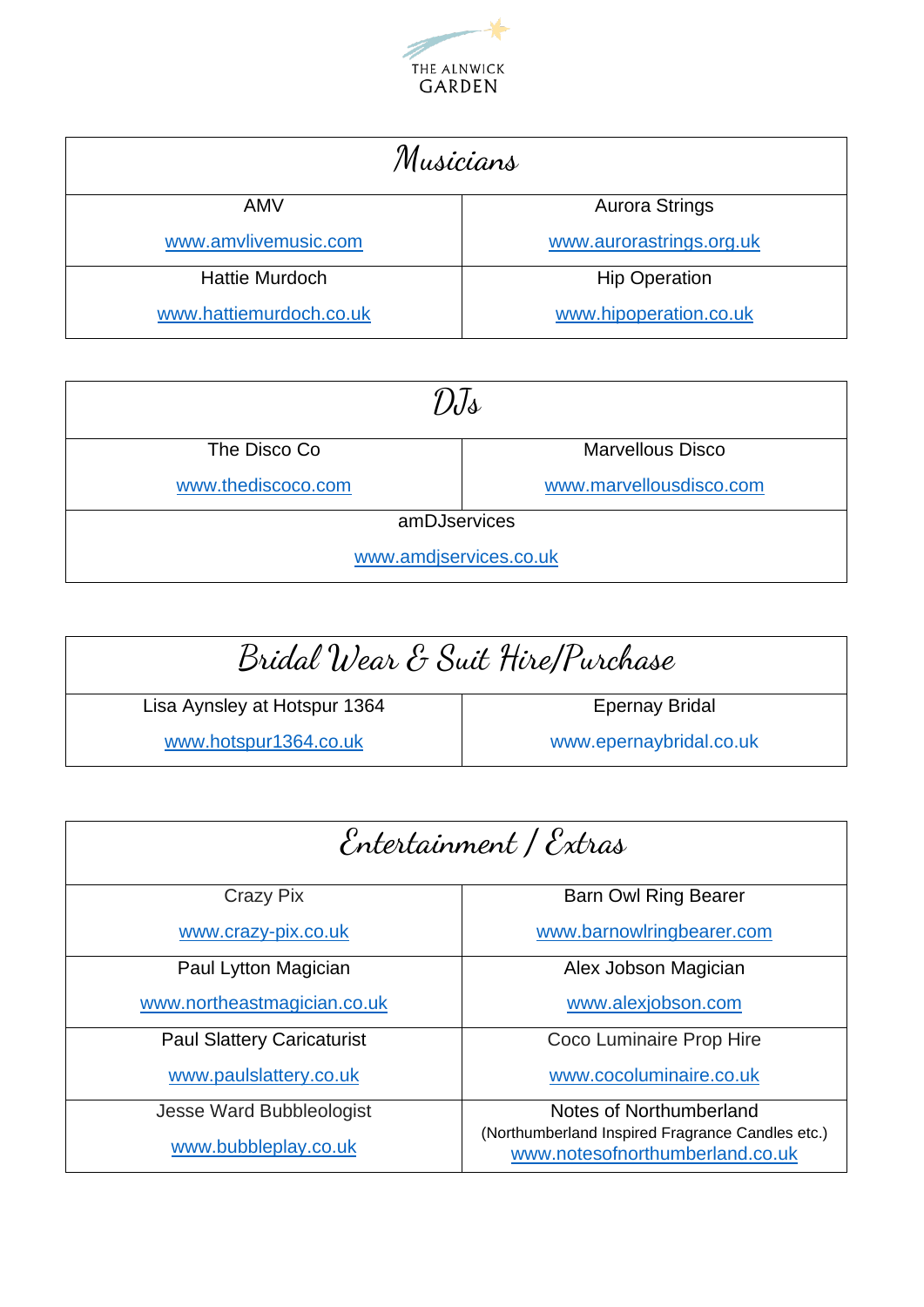

| Beauty                       |                             |  |
|------------------------------|-----------------------------|--|
| The Powder Room Spa & Beauty | The Beauty Box              |  |
| 0166579926                   | 01665 602623                |  |
| Facebook: @powderroomalnwick | Facebook: @beautyboxalnwick |  |
| Beau Monde Spa               |                             |  |
| 01668 212250                 |                             |  |
| www.beaumondelucker.com      |                             |  |

| Hair                                   |                       |
|----------------------------------------|-----------------------|
| Victoria's Hair                        | Hair by Holz          |
| (01665604880)                          | Facebook: @hairbyholz |
| Facebook: @Victorias-Hair-Salon        |                       |
| Beau Monde Spa                         |                       |
| (01668 212250) www.beaumondelucker.com |                       |

| Hotels and Accommodation                  |                                    |
|-------------------------------------------|------------------------------------|
| The Hogs Head Inn                         | The Cookie Jar                     |
| www.inncollectiongroup.com/hogs-head-inn/ | www.cookiejaralnwick.com           |
| The White Swan                            | The Dirty Bottles                  |
| www.classiclodges.co.uk/the-white-swan    | www.thedirtybottles.co.uk          |
| The Bondgate Boutique                     | <b>Greycroft Bed and Breakfast</b> |
| www.thebondgate.co.uk                     | www.greycroftalnwick.co.uk         |
| The Plough                                | <b>Castle Gate Guesthouse</b>      |
| www.theploughalnwick.co.uk                | www.castlegatealnwick.co.uk        |
| Cottages in Northumberland                | <b>Alnwick Cottages</b>            |
| www.cottagesinnorthumberland.co.uk        | www.alnwickcottages.co.uk          |